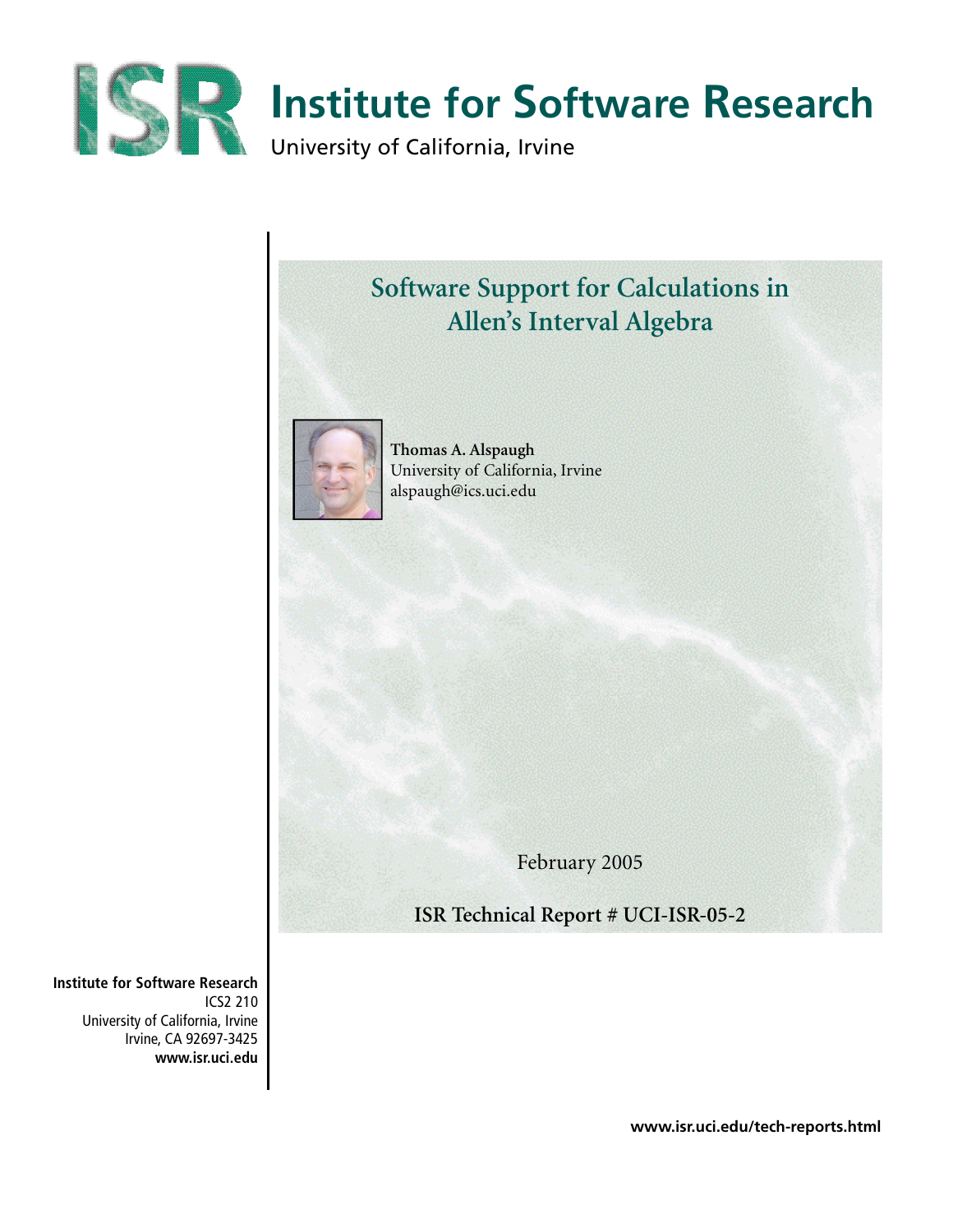# Software Support for Calculations in Allen's Interval Algebra

Thomas A. Alspaugh Institute for Software Research University of California, Irvine Irvine, CA 92697-3425 alspaugh@ics.uci.edu

ISR Technical Report # UCI-ISR-05-02 February 2005

# Abstract

Allen's interval algebra formally expresses temporal relations between intervals, operations on them, and reasoning about them. Many of its most interesting operations are tedious or difficult to perform by hand. This report gives a compact introduction to interval algebra and describes a software tool, allen, for working with interval algebra relations. In connection with this tool, we propose a convenient notation for Allen's basic relations in which each relation is represented by a single lower or uppercase letter.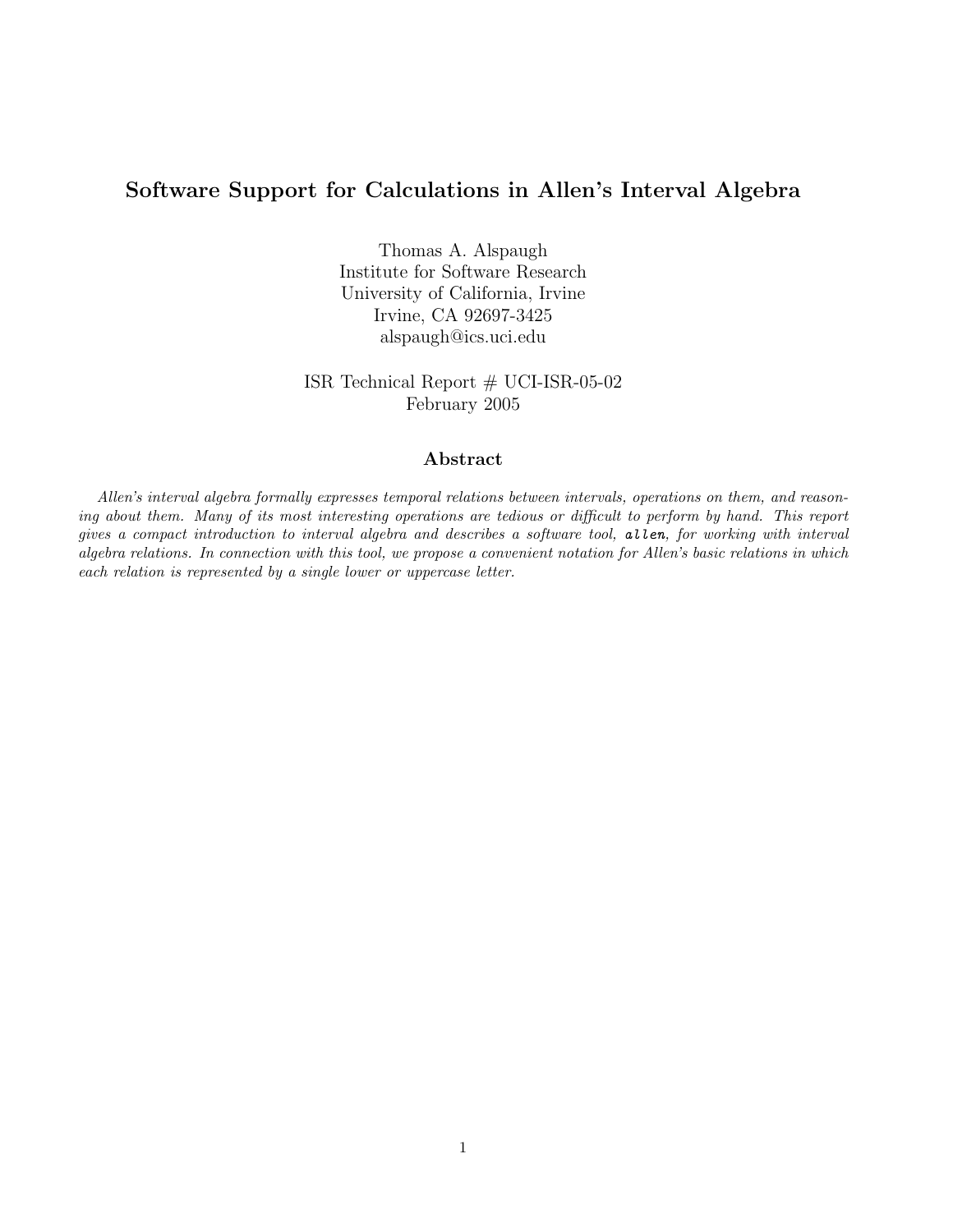# Software Support for Calculations in Allen's Interval Algebra

Thomas A. Alspaugh Institute for Software Research University of California, Irvine Irvine, CA 92697-3425 alspaugh@ics.uci.edu

ISR Technical Report  $#$  UCI-ISR-05-02 February 2005

# Abstract

Allen's interval algebra formally expresses temporal relations between intervals, operations on them, and reasoning about them. Many of its most interesting operations are tedious or difficult to perform by hand. This report gives a compact introduction to interval algebra and describes a software tool, allen, for working with interval algebra relations. In connection with this tool, we propose a convenient notation for Allen's basic relations in which each relation is represented by a single lower or uppercase letter.

# 1 Introduction

In 1983 James F. Allen published a paper in which he proposed thirteen basic relations between time intervals; these relations are distinct, exhaustive, and qualitative [All83]:

- distinct because no pair of definite intervals can be related by more than one of the relations;
- *exhaustive* because every pair of definite intervals is described by one of the relations; and
- qualitative (rather than quantitative) because no numeric time spans are considered in describing the relations.

The basic interval relations are shown schematically in Figure 1. These relations and the operations on them form Allen's interval algebra.

Some of the operations on interval algebra relations and on sets of relations are difficult or tedious to do by hand. We have produced a Java command-line tool, allen, to perform many of these operations. The tool is publicly available at http://www.ics.uci.edu/~alspaugh/bin/allen.jar.

| precedes | meets | overlaps   finished   contains   starts   equals   started   during   finishes   lapped |        |  | bv     |  | is over- | met | preceded |
|----------|-------|-----------------------------------------------------------------------------------------|--------|--|--------|--|----------|-----|----------|
|          | m     |                                                                                         | a<br>b |  | a<br>b |  |          |     |          |

**Figure 1. Allen's thirteen basic relations**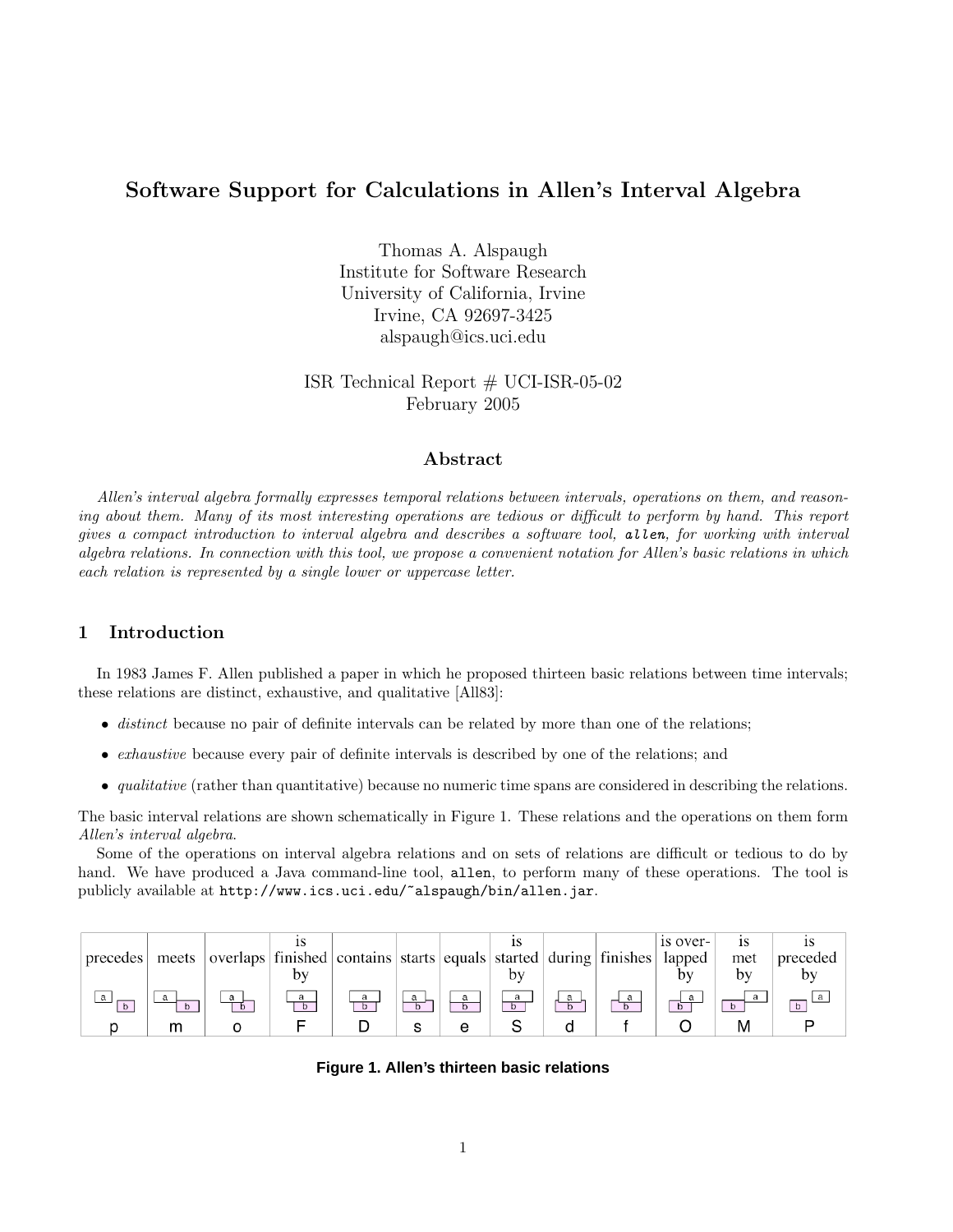|        | <b>Relation</b> |     | Converse   |                      |                 |  |  |
|--------|-----------------|-----|------------|----------------------|-----------------|--|--|
| a<br>b | precedes        | (D) | (P)        | is preceded by       | a<br>$\cdot$ b. |  |  |
| a<br>b | meets           | (m) | (M)        | is met by            | a<br>h          |  |  |
| a      | overlaps        | (O) |            | (O) is overlapped by | a               |  |  |
| a<br>h | is finished by  | (F) | (f)        | finishes             | a<br>b          |  |  |
| a<br>h | contains        |     | (d)        | during               | a<br>h          |  |  |
| a<br>h | starts          | S)  | (S)        | is started by        | a               |  |  |
| a<br>h |                 |     | equals (e) |                      | a<br>h          |  |  |

**Table 1. Converses of Allen's basic temporal relations**

# 2 Allen's Interval Algebra

#### **2.1 Basic Interval Relations**

Allen's thirteen basic interval relations are illustrated in Figure 1. Each is defined graphically by a diagram relating two definite intervals  $a$  and  $b$ , with time running from left to right. For example, the first diagram shows that "a precedes b" means that interval a ends before interval b begins, with a gap separating them, and that this relation between a and b is written  $a(p)b$ ; the second shows that "a meets b" means that b begins when a ends, written  $a(m)b$ .

The basic relations are listed in Figure 1 sorted by the extent to which a begins before b, and within that by the extent to which a ends before b. We will always list them in this order ( $\mathsf{pmoFDseSdfOMP}$ ), as it makes the relations easier to remember and simplifies comparison of relations.

Six pairs of the basic relations are converses. For example, the converse of "a precedes  $b$ " is "b is preceded by  $a^{\prime\prime}$ , written  $a(\mathsf{p})b$  and  $b(\mathsf{P})a$  respectively; whenever the first relation is true, its converse is true also. Table 1 lists the relations with each one beside its converse. The thirteenth basic relation, "equals", is its own converse. Each pair of symbols consists of the lowercase and uppercase of the same letter, e.g. (p) and  $(P)$ ,  $(m)$  and  $(M)$ , ... The uppercase letters represent the relations Allen expressed with two letters in his notation, as 'pi', 'mi', etc. (he termed them 'inverses').

## **2.2 Interval Relations**

The thirteen basic relations describe relations between definite intervals. Indefinite intervals whose exact relation may be uncertain are described by a list of all the basic relations that may apply. We call such a list of basic relations a general relation, or just a relation.

Example "John was not in the room when I touched the switch to turn on the light" [All83, page 837].

Let a be the interval during which John was in the room, b be the interval during which the speaker touched the light switch, and c be the interval during which the light was on. Then we can characterize the temporal relations described in the example as  $a(pmMP)b$ , that is, a precedes, meets, is met by, or is preceded by b; and  $b(mo)c$ , that is,  $b$  meets or overlaps  $c$  (see Figure 2).

There is a general relation for every combination of the thirteen basic relations:  $2^{13}$  or 8192 of them. Each of the basic relations is a relation, of course, as are all their combinations. The full relation (pmoFDseSdfOMP) holds between two intervals about which nothing is known. The empty relation () cannot hold between two intervals, but can be the result of formal operations on interval relations. An empty relation inferred between two intervals indicates an inconsistent (unsatisfiable) collection of relations between intervals (discussed below in Section 2.4).

#### **2.3 Operations on Interval Relations**

There are five commonly encountered operations on interval relations.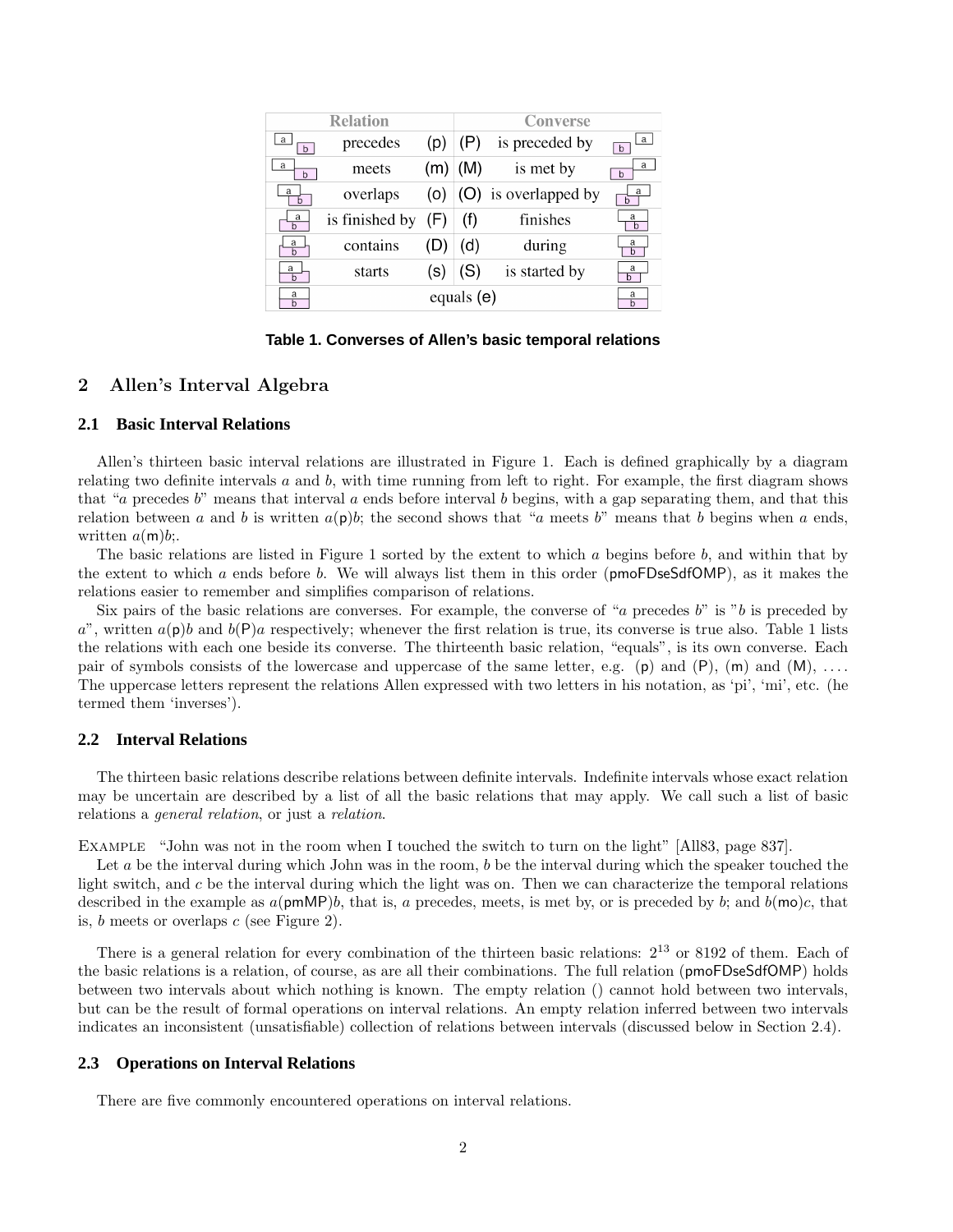

**Figure 2. 'John was not in the room when I touched the switch to turn on the light"**

- union The union of two interval relations q and r, denoted  $q + r$ , is the set-theoretic union of the basic relations in q and r. General relations may be considered to be created through the union of their component basic relations. EXAMPLE:  $(pmo) + (oFD) = (pmoFD)$ .
- **intersection** The *intersection* of two interval relations q and r, denoted  $q \wedge r$ , is the set-theoretic intersection of the basic relations in q and r. EXAMPLE: (pmo)  $\wedge$  (oFD) = (o).
- composition Let q and r be relations on intervals a, b, and c, such that  $a(q)b$  and  $b(r)c$ . The composition of q and r, denoted q.r, is the relation that holds between a and c,  $a(q,r)c$ . Composition is not commutative but is associative, and it distributes over union and intersection. Composition is the most interesting of the operations and is discussed at greater length in Section 2.4.
- converse The converse of an interval relation is the union of the converses of its basic relations. In our notation, the converse of a basic relation r other than (e) is denoted by the same letter in the other case: (p) and (P), (m) and (M), etc. (e) ("equals") is its own converse. The converse operation is its own inverse:  $!!r = r$  for any relation r. EXAMPLE:  $!(\text{pmo}) = (\text{OMP})$ .
- complement The *complement* of an interval relation a, denoted  $\tilde{a}$ , is the set-theoretic complement of the basic relations in a. The complement operation is its own inverse:  $\tilde{r} = r$  for any relation r. EXAMPLE:  $\tilde{\rho}$ (pmo) = (DFseSfdOMP).

#### **2.4 Composition, inference, and satisfiability**

There are several methods of determining the composition of two relations  $q$  and  $r$ . The first is to reason from the definitions of the basic relations involved; this is the most basic way but also the most difficult.

The second is to use a table of compositions of basic relations such as Table 2, and the fact that composition distributes over union. First look up the pairwise compositions of each basic relation in  $q$  with each basic relation in r. Then calculate the union of all those compositions; the result is the composition  $q.r.$  This is simpler and more mechanical than the first method, but still quite tedious and time-consuming; (pmoFD).(dfOMP) requires looking up 25 compositions in the table and then taking their union.

The third and most satisfactory way is to use a software tool such as allen to calculate the composition. This method is much quicker and less error-prone than the others, and was a primary motivation for the initial development of the tool.

The table of basic compositions displays many intriguing features, a few of which we will discuss briefly. There is a striking but imperfect symmetry in the table, highlighted here by giving each relation in the table a distinct color. Although there are 8192 interval relations, only 27 of them appear among the 169 entries of the table, with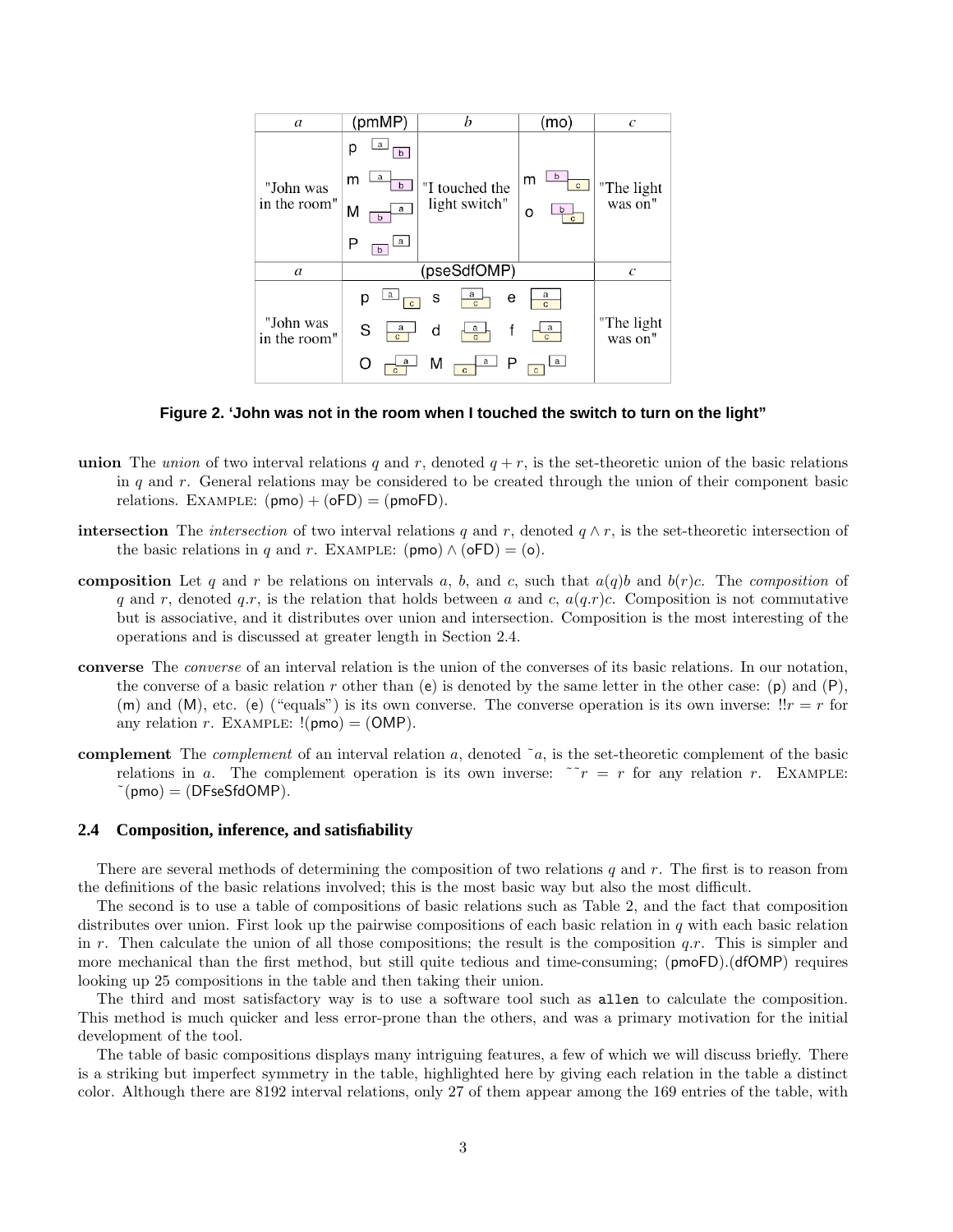|   |         | m       | $\Omega$ |         | D       |         | e              |         |         |         |         | M       |         |
|---|---------|---------|----------|---------|---------|---------|----------------|---------|---------|---------|---------|---------|---------|
|   | (p)     | (p)     | (p)      | (p)     | (p)     | (p)     | (p)            | (p)     | (pmosd) | (pmosd) | (pmosd) | (pmosd) | full    |
| m | (p)     | (p)     | (p)      | (p)     | (p)     | (m)     | (m)            | (m)     | (osd)   | (osd)   | (osd)   | (Fef)   | (DSOMP) |
|   | (p)     | (p)     | (pmo)    | (pmo)   | (pmoFD) | (0)     | (o)            | (oFD)   | (osd)   | (osd)   | concur  | (DSO)   | (DSOMP) |
|   | (p)     | (m)     | (0)      | F       | (D)     | (0)     | Œ              | (D)     | (osd)   | (Fef)   | (DSO)   | (DSO)   | (DSOMP) |
|   | (moFD)  | (oFD)   | (oFD)    | (D)     | (D)     | (oFD)   | (D)            | (D)     | concur  | (DSO)   | (DSO)   | (DSO)   | (DSOMP) |
|   | (p)     | (p)     | (pmo)    | (pmo    | (pmoFD) | (s)     | $(\mathsf{s})$ | (seS)   | (d)     | (d)     | (dfO)   | (M)     | (P)     |
|   | (p)     | (m)     | (0)      | (F)     | (D)     | (s)     | (e)            | (S)     | (d)     | (f)     | (O)     | (M)     | (P)     |
|   | (pmoFD) | (oFD)   | (oFD)    | (D)     | (D)     | (seS)   | (S)            | (S)     | (dfO)   | (O)     | (O)     | (M)     | (P)     |
|   | (p)     | (p)     | (pmosd)  | (pmosd) | full    | (d)     | (d)            | (dfOMP) | (d)     | (d)     | (dfOMP) | (P)     | (P)     |
|   | (p)     | (m)     | (osd)    | (Fef)   | (DSOMP) | (d)     | (f)            | (OMP)   | (d)     | (f)     | (OMP)   | (P)     | (P)     |
|   | (pmoFD) | (oFD)   | concur   | (DSO)   | (DSOMP) | (dfO)   | (O)            | (OMP)   | (dfO)   | (O)     | (OMP)   | (P)     | (P)     |
|   | (pmoFD) | (seS)   | (dfO)    | (M)     | P)      | (dfO)   | (M)            | (P)     | (dfO)   | (M)     | (P      | (P)     | (P)     |
| D | full    | (dfOMP) | (dfOMP)  | (P      | P)      | (dfOMP) | (P             | (P)     | (dfOMP) | (P)     | (P      | (P)     | (P)     |

**Table 2. Composition of basic interval relations**



**Figure 3. Two unsatisfiable collections of relations**

(p) and (P) being by far the most common at 22 appearances each. Only relations containing 1, 3, 5, 9, or 13 basic relations are found. If a relation appears in the table, then its converse appears also, and (except for (s), 4 times, and (S), 3 times) each relation and its converse appear the same number of times. (e), which is of course its own converse, appears once (as the result of  $(e)(e)$ ).

Composition is the mechanism by which inference among relations is done, as illustrated by the earlier example "John was not in the room when I touched the switch to turn on the light" (Figure 2). The relationship between event a "John was in the room" and event c "The light was on" is inferred from  $a(pmMP)b$  and  $b(mo)c$  as the composition  $(pmMP)$ .(mo) = (pseSdfOMP). The result (shown in the figure) can be verified by comparing each listed basic relation against the original statement.

Given a collection of relations among indefinite intervals, it is possible to mechanically infer the relation among any two intervals by following each path connecting the two intervals, calculating the composition of each path and taking the intersections of all the compositions. Not surprisingly, the number of paths and thus the complexity of the inference rises exponentially as relations are added to the collection, and in general the problem of determining the relation among two intervals is NP-complete.

It is possible for a collection of relations among intervals to be unsatisfiable, that is, for inference to show that a pair of intervals in the collection have the empty relation, or that an interval has a relation other than (e) with itself, indicating that there is no possible assignment of times on the real line to the intervals such that all the relations are satisfied. A simple example is the collection

# ${a($ pmoDFs $)b, a(SfdOMP)b\}$

which has two paths from a to b whose intersection (pmoDFs).(SfdOMP) = () indicates that a and b have no relation, signifying that the collection of relations is not satisfiable (Figure 3). A second simple example is the circuit

 ${a(p)b, b(p)c, c(p)a}$ 

from which can be inferred that the relation of a to itself is  $(p)(p)(p) = (p)$  (a precedes itself), indicating the collection is not satisfiable.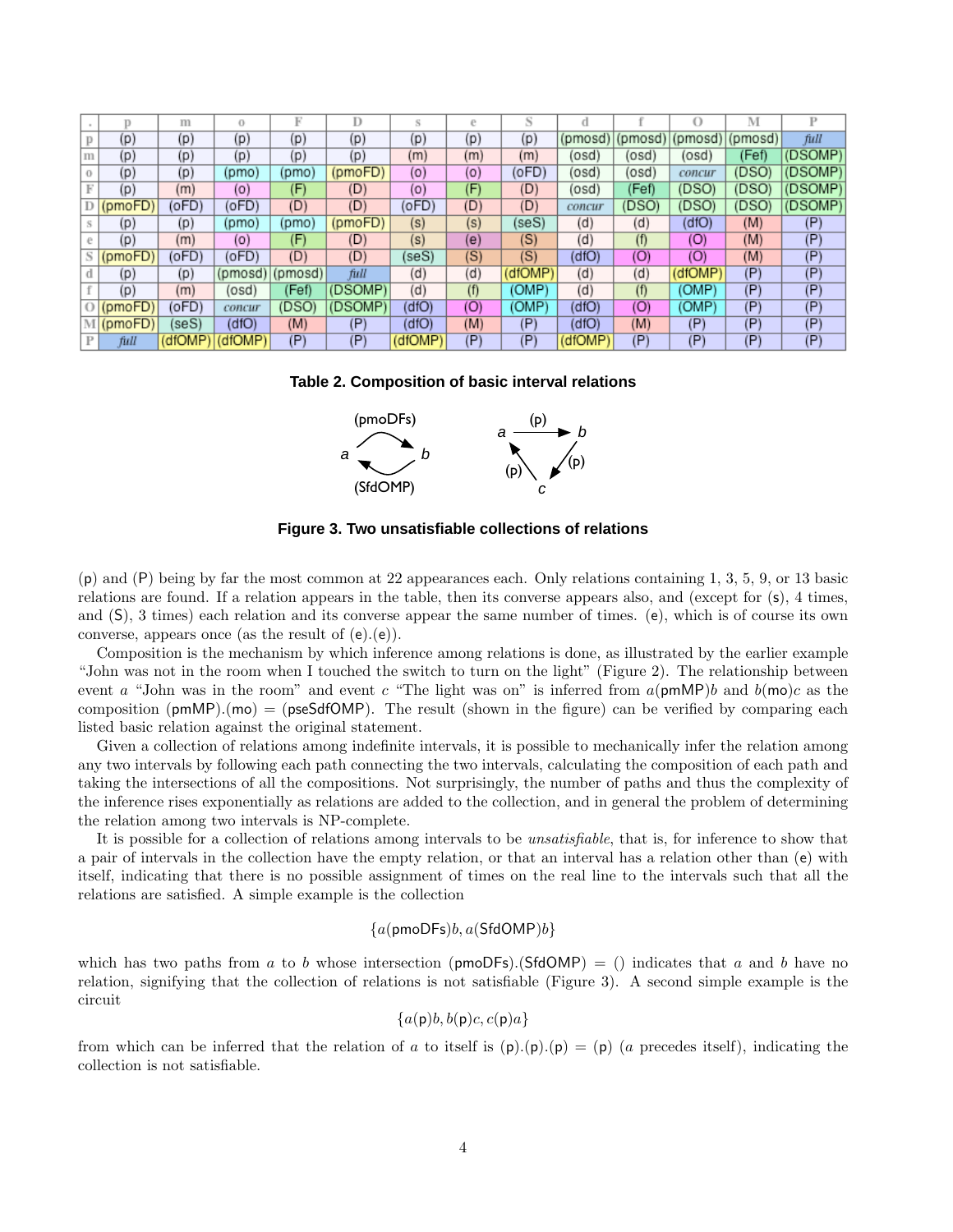#### **2.5 Tractability**

Satisfiability for Allen's interval algebra was shown to be intractable by Vilain *et al.* [VKB89]. Nebel and Bürckert first demonstrated the existence of a maximal tractable subalgebra of interval algebra, the "ORD-Horn" subalgebra [NB95]. A maximal tractable subalgebra is a subset of the full interval algebra for which:

- satisfiability is *tractable*,
- addition of any other relation would result in an intractable set (thus *maximal*), and
- the set is closed under the operations of converse, composition, intersection, and union (thus a *subalgebra*).

Krokhin et al. showed that there are 18 maximal tractable subalgebras, and summarized rules defining which relations are in each subalgebra [KJJ03]. For example, a relation r is an element of the  $H$  or ORD-Horn subalgebra if it satisfies the following rules (translated to our notation):

|  |                                                          | 1 <sup>+</sup> . If $r \cap (\infty) \neq ()$ and $r \cap (\text{Of}) \neq ()$ , then $(d) \subseteq r$ |                        |
|--|----------------------------------------------------------|---------------------------------------------------------------------------------------------------------|------------------------|
|  | 1 <sup>-</sup> . If $r \cap (SO) \neq ()$                | and $r \cap (\textbf{oF}) \neq ()$ ,                                                                    | then $(D) \subseteq r$ |
|  | $2^+$ . If $r \cap (sd) \neq ()$                         | and $r \cap (FD) \neq ()$ ,                                                                             | then (o) $\subseteq r$ |
|  | 2 <sup>-</sup> . If $r \cap (SD) \neq ()$                | and $r \cap (fd) \neq ()$ ,                                                                             | then $(0) \subseteq r$ |
|  | $3^+$ . If $r \cap (pm) \neq ()$ and $r \nsubseteq (pm)$ |                                                                                                         | then (o) $\subseteq r$ |
|  |                                                          | 3 <sup>-</sup> . If $r \cap (MP) \neq ()$ and $r \nsubseteq (MP)$ then $(0) \subseteq r$                |                        |

The rules for the  $H$  subalgebra are the most complex of those for any of the 18 sets (most of the others have a single pair of rules).

It is clear that examining a substantial number of relations for membership in this set of 868 relations is tedious and error-prone. allen examines sets of relations and determines whether they are subclasses of any of the 18 subalgebras and presents counterexamples for each that is not.

#### 3 The allen tool

The allen tool performs operations on individual relations and on collections of relations.

#### **3.1 Operations on individual relations**

The operations on individual relations include complement, composition, converse, intersection, union, and any parenthesized expression involving them. The basic relations listed in each general relation are sorted into our standard order (pmoFDseSdfOMP).

#### **3.2 Operations on collections of relations**

The operations on collections of relations include closure under complement, composition, converse, intersection, and union; determining whether a collection is already closed under any of the operations, and producing counterexamples if it is not; comparing a collection to any of the 18 maximal tractable subalgebras and identifying any relations that are not in that subalgebra; and enumerating the relations of any of the 18 maximal tractable subalgebras or of the complete interval algebra.

#### **3.3 Other features**

By default, allen uses the symbology presented in this report. However, it may be customized to use any single characters in place of the basic relation characters or the relation operation characters.

## 4 Related Work

Gennari mentions several utilities in her excellent survey, for example aclose [Gen98, page 202], but these utilities appear to be no longer available.